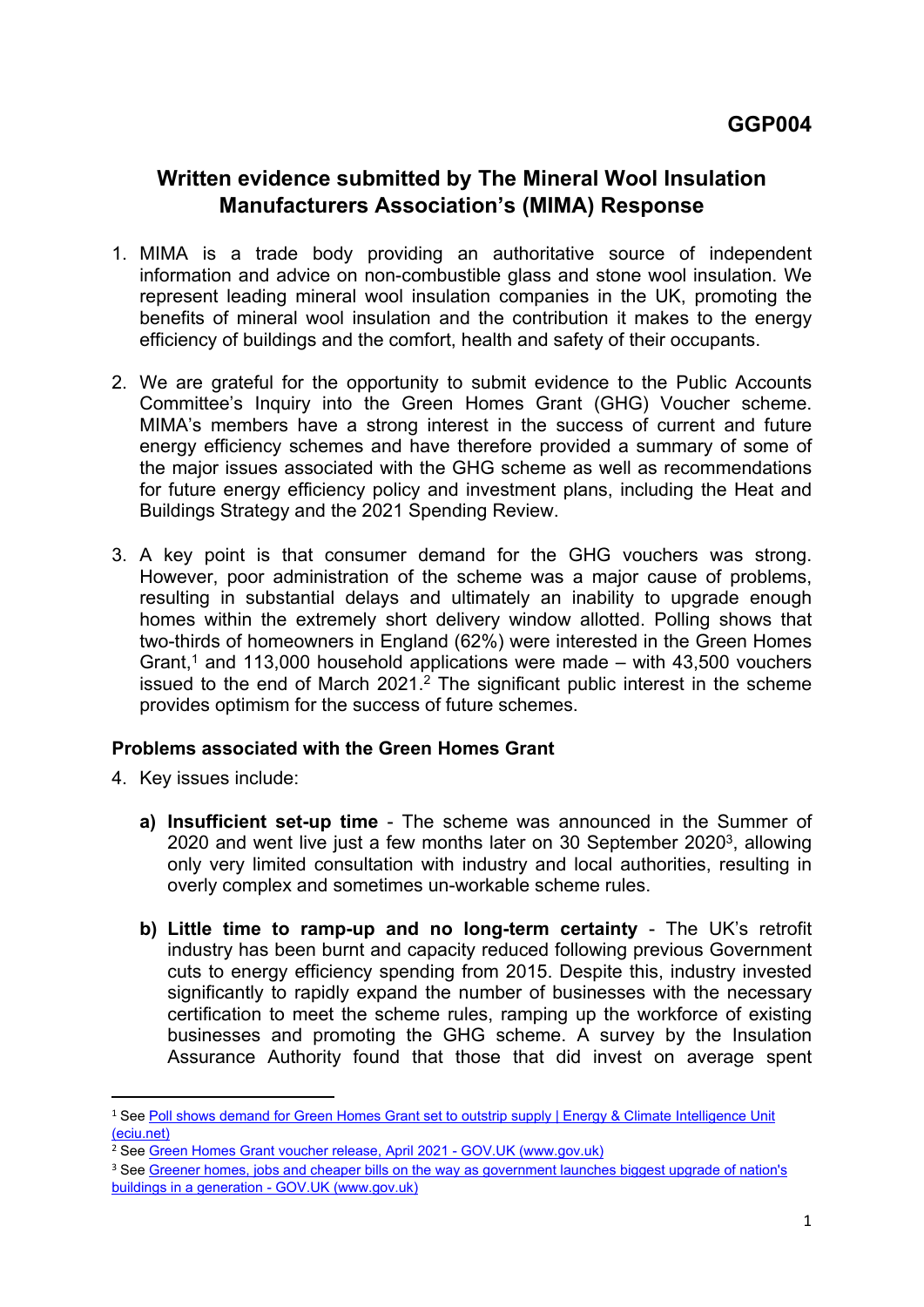£87,000 getting set up for the scheme.<sup>4</sup> However, as noted in the September 2021 National Audit Office report on the GHG, "*some installers were reluctant to invest in gaining such accreditation in the expected six-month timescale of the Scheme. By 30 September 2020, there were 880 potential installers registered with TrustMark, but by 6 November 2020 only 248 of these had registered to participate in the Scheme. This meant it was difficult for some homeowners to participate in the Scheme.*" 5

- **c) Insufficient running time** The scheme was scheduled to run for just 6 months until 31 March 2021, seemingly as the primary objective was to provide short-term economic stimulus in the wake of the Coronavirus. The scheme was just getting going when the decision was taken to axe it on 27 March 2021. Retrofit projects need to go through an assessment, design, installation and handover stage, and many projects would struggle to complete in 6 months.
- **d) Problems with the administration of the scheme** Key challenges included a complicated application process fraught with delays, late payments to installers, and concerns over mispricing. Delays in issuing vouchers, coupled with an almost complete stop to all non-voucher related work (as customers put off planned work to apply) meant that rather than expanding, some firms had to lay off workers.<sup>6</sup> It appears that contractor ICF's system was both overly bureaucratic and ineffective.
- **e) Industry recommendations for scheme improvements once the scheme was operational were not taken on board** – Many organisations, including MIMA, engaged with BEIS to encourage an overhaul of the scheme's administration. However, possibly because of the way in which the contract with ICF was drawn up, no changes were forthcoming.
- 5. The Energy Efficiency Infrastructure Group (EEIG), of which MIMA is a member, published an excellent analysis of the issues associated with the GHG in May 2021; "*Learning the Lessons from the Green Homes Grant*".<sup>7</sup> We encourage the Committee to review this.

## **Looking ahead**

- 6. Too much too soon was expected from the GHG Scheme, and while the target to retrofit 600,000 homes through the scheme was set at the correct level, the scheme should have been given longer than 6 months to deliver.
- 7. Ultimately the industry needs long-term policy and funding confidence in order to invest. Industry has now suffered significant set-backs following various stop-start Government programmes on energy efficiency, with consequences for

<sup>&</sup>lt;sup>4</sup> See [news\\_282\\_Industry-Briefing-Note-GHGVSFinal230221.pdf](https://www.recc.org.uk/images/upload/news_282_Industry-Briefing-Note-GHGVSFinal230221.pdf) [\(recc.org.uk\)](https://www.recc.org.uk/images/upload/news_282_Industry-Briefing-Note-GHGVSFinal230221.pdf)

<sup>5</sup> See [Green](https://www.nao.org.uk/report/green-homes-grant/) [Homes](https://www.nao.org.uk/report/green-homes-grant/) [Grant](https://www.nao.org.uk/report/green-homes-grant/) [Voucher](https://www.nao.org.uk/report/green-homes-grant/) [Scheme](https://www.nao.org.uk/report/green-homes-grant/) [-](https://www.nao.org.uk/report/green-homes-grant/) [National](https://www.nao.org.uk/report/green-homes-grant/) [Audit](https://www.nao.org.uk/report/green-homes-grant/) [Office](https://www.nao.org.uk/report/green-homes-grant/) [\(NAO\)](https://www.nao.org.uk/report/green-homes-grant/) [Report](https://www.nao.org.uk/report/green-homes-grant/)

<sup>6</sup> See [Government](https://www.theguardian.com/environment/2021/jan/26/government-plans-to-turn-england-homes-green-in-chaos-with-debt-and-job-losses) [plans](https://www.theguardian.com/environment/2021/jan/26/government-plans-to-turn-england-homes-green-in-chaos-with-debt-and-job-losses) [to](https://www.theguardian.com/environment/2021/jan/26/government-plans-to-turn-england-homes-green-in-chaos-with-debt-and-job-losses) [turn](https://www.theguardian.com/environment/2021/jan/26/government-plans-to-turn-england-homes-green-in-chaos-with-debt-and-job-losses) [England](https://www.theguardian.com/environment/2021/jan/26/government-plans-to-turn-england-homes-green-in-chaos-with-debt-and-job-losses) [homes](https://www.theguardian.com/environment/2021/jan/26/government-plans-to-turn-england-homes-green-in-chaos-with-debt-and-job-losses) [green](https://www.theguardian.com/environment/2021/jan/26/government-plans-to-turn-england-homes-green-in-chaos-with-debt-and-job-losses) ['in](https://www.theguardian.com/environment/2021/jan/26/government-plans-to-turn-england-homes-green-in-chaos-with-debt-and-job-losses) [chaos'](https://www.theguardian.com/environment/2021/jan/26/government-plans-to-turn-england-homes-green-in-chaos-with-debt-and-job-losses) [with](https://www.theguardian.com/environment/2021/jan/26/government-plans-to-turn-england-homes-green-in-chaos-with-debt-and-job-losses) [debt](https://www.theguardian.com/environment/2021/jan/26/government-plans-to-turn-england-homes-green-in-chaos-with-debt-and-job-losses) [and](https://www.theguardian.com/environment/2021/jan/26/government-plans-to-turn-england-homes-green-in-chaos-with-debt-and-job-losses) [job](https://www.theguardian.com/environment/2021/jan/26/government-plans-to-turn-england-homes-green-in-chaos-with-debt-and-job-losses) [losses](https://www.theguardian.com/environment/2021/jan/26/government-plans-to-turn-england-homes-green-in-chaos-with-debt-and-job-losses) [|](https://www.theguardian.com/environment/2021/jan/26/government-plans-to-turn-england-homes-green-in-chaos-with-debt-and-job-losses) [Environment](https://www.theguardian.com/environment/2021/jan/26/government-plans-to-turn-england-homes-green-in-chaos-with-debt-and-job-losses) [|](https://www.theguardian.com/environment/2021/jan/26/government-plans-to-turn-england-homes-green-in-chaos-with-debt-and-job-losses) [The](https://www.theguardian.com/environment/2021/jan/26/government-plans-to-turn-england-homes-green-in-chaos-with-debt-and-job-losses) **[Guardian](https://www.theguardian.com/environment/2021/jan/26/government-plans-to-turn-england-homes-green-in-chaos-with-debt-and-job-losses)** 

<sup>&</sup>lt;sup>7</sup> See [LEARNING](https://www.theeeig.co.uk/news/learning-lessons-from-the-green-homes-grant-an-eeig-position-paper/) [LESSONS](https://www.theeeig.co.uk/news/learning-lessons-from-the-green-homes-grant-an-eeig-position-paper/) [FROM](https://www.theeeig.co.uk/news/learning-lessons-from-the-green-homes-grant-an-eeig-position-paper/) [THE](https://www.theeeig.co.uk/news/learning-lessons-from-the-green-homes-grant-an-eeig-position-paper/) [GREEN](https://www.theeeig.co.uk/news/learning-lessons-from-the-green-homes-grant-an-eeig-position-paper/) [HOMES](https://www.theeeig.co.uk/news/learning-lessons-from-the-green-homes-grant-an-eeig-position-paper/) [GRANT](https://www.theeeig.co.uk/news/learning-lessons-from-the-green-homes-grant-an-eeig-position-paper/) [-](https://www.theeeig.co.uk/news/learning-lessons-from-the-green-homes-grant-an-eeig-position-paper/) [AN](https://www.theeeig.co.uk/news/learning-lessons-from-the-green-homes-grant-an-eeig-position-paper/) [EEIG](https://www.theeeig.co.uk/news/learning-lessons-from-the-green-homes-grant-an-eeig-position-paper/) [POSITION](https://www.theeeig.co.uk/news/learning-lessons-from-the-green-homes-grant-an-eeig-position-paper/) [PAPER](https://www.theeeig.co.uk/news/learning-lessons-from-the-green-homes-grant-an-eeig-position-paper/) [\(theeeig.co.uk\)](https://www.theeeig.co.uk/news/learning-lessons-from-the-green-homes-grant-an-eeig-position-paper/)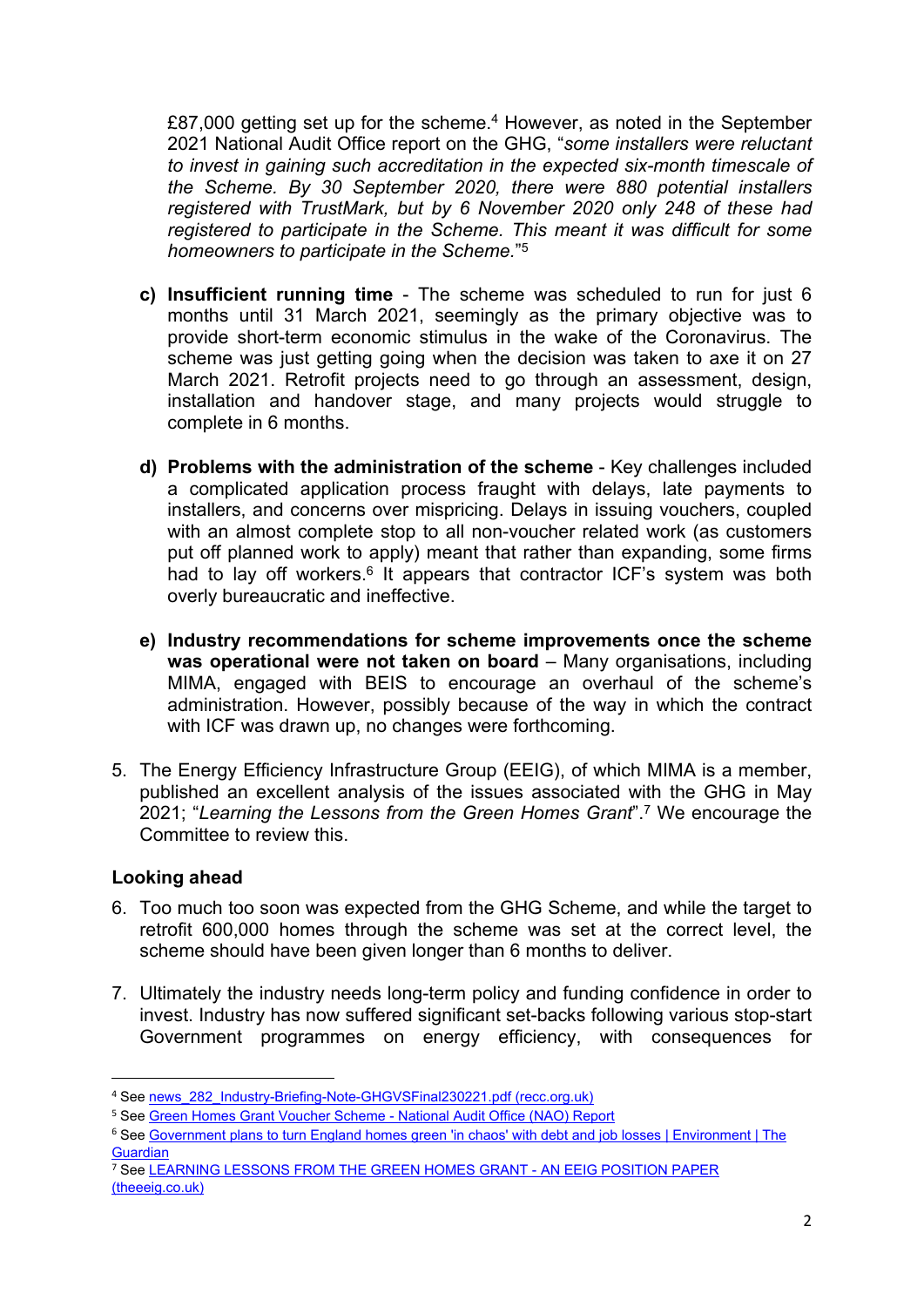householder energy costs, fuel poverty objectives and climate change mitigation goals. The National Infrastructure Commission recently referred to the damage caused by "*frequent, almost arbitrary changes in [government] policy… with numerous and sometimes conflicting aims*".<sup>8</sup>

- 8. MIMA, and many other organisations are calling for the Treasury to bring forward a long-term finance plan for green home retrofits in the 2021 Spending Review, accompanied by a detailed Homes and Buildings Strategy from BEIS which sets us on course for net zero and gives industry the confidence to make major investment in the skills and supply chain capacity needed to fully decarbonise UK homes. These plans should include:
	- a) A national energy efficiency infrastructure investment worth an additional £7bn for the remainder of this Parliament, leveraging billions in private capital, made up of the following:
		- Fully support low-income households through fulfilling outstanding Conservative Manifesto commitments to the Homes Upgrade Grant (£2.35bn this Parliament and increasing the pot size next year) and Social Housing Decarbonisation Fund (£3.6bn to 2030, of which £1bn by 2025).
		- Get on track for 2030 targets and make energy efficiency upgrades affordable for all by establishing a new, streamlined grant scheme available primarily for households which miss out on existing support, but have little disposal income or savings. £3.6bn to be provided in the 2021 Spending Review, tapering support from 2025.
	- b) Pump-prime a mass market for heat pumps through expanding the Clean Heat Grant, embedding a fabric first approach to ensure necessary energy efficiency measures are installed first. Provide up to £4.76bn this Parliament, covering the full costs for low-income households and up to £6,000 to everyone else; introduced alongside additional measures to encourage takeup and create a self-sustaining mass-market this decade.
	- c) Pave the way to green finance at scale with attractive incentives that spur action and investment. This should include Green Stamp Duty and 0% VAT on renovation products and services for greener homes, designed to leverage additional private finance and support market growth for new innovative products and services.
	- d) Ensure affordable finance for energy efficient, low carbon homes is available to all through the new UK Infrastructure Bank, treating home retrofits as an infrastructure investment priority. Offer 0% loans through retail banks, with interest offset by the UK Infrastructure Bank and supported by 'cash back' or grants.

<sup>8</sup> See [Congestion,](https://nic.org.uk/app/uploads/Congestion-Capacity-Carbon_-Priorities-for-national-infrastructure.pdf) [Capacity,](https://nic.org.uk/app/uploads/Congestion-Capacity-Carbon_-Priorities-for-national-infrastructure.pdf) [Carbon:](https://nic.org.uk/app/uploads/Congestion-Capacity-Carbon_-Priorities-for-national-infrastructure.pdf) [Priorities](https://nic.org.uk/app/uploads/Congestion-Capacity-Carbon_-Priorities-for-national-infrastructure.pdf) [for](https://nic.org.uk/app/uploads/Congestion-Capacity-Carbon_-Priorities-for-national-infrastructure.pdf) [national](https://nic.org.uk/app/uploads/Congestion-Capacity-Carbon_-Priorities-for-national-infrastructure.pdf) [infrastructure](https://nic.org.uk/app/uploads/Congestion-Capacity-Carbon_-Priorities-for-national-infrastructure.pdf) [\(nic.org.uk\)](https://nic.org.uk/app/uploads/Congestion-Capacity-Carbon_-Priorities-for-national-infrastructure.pdf)